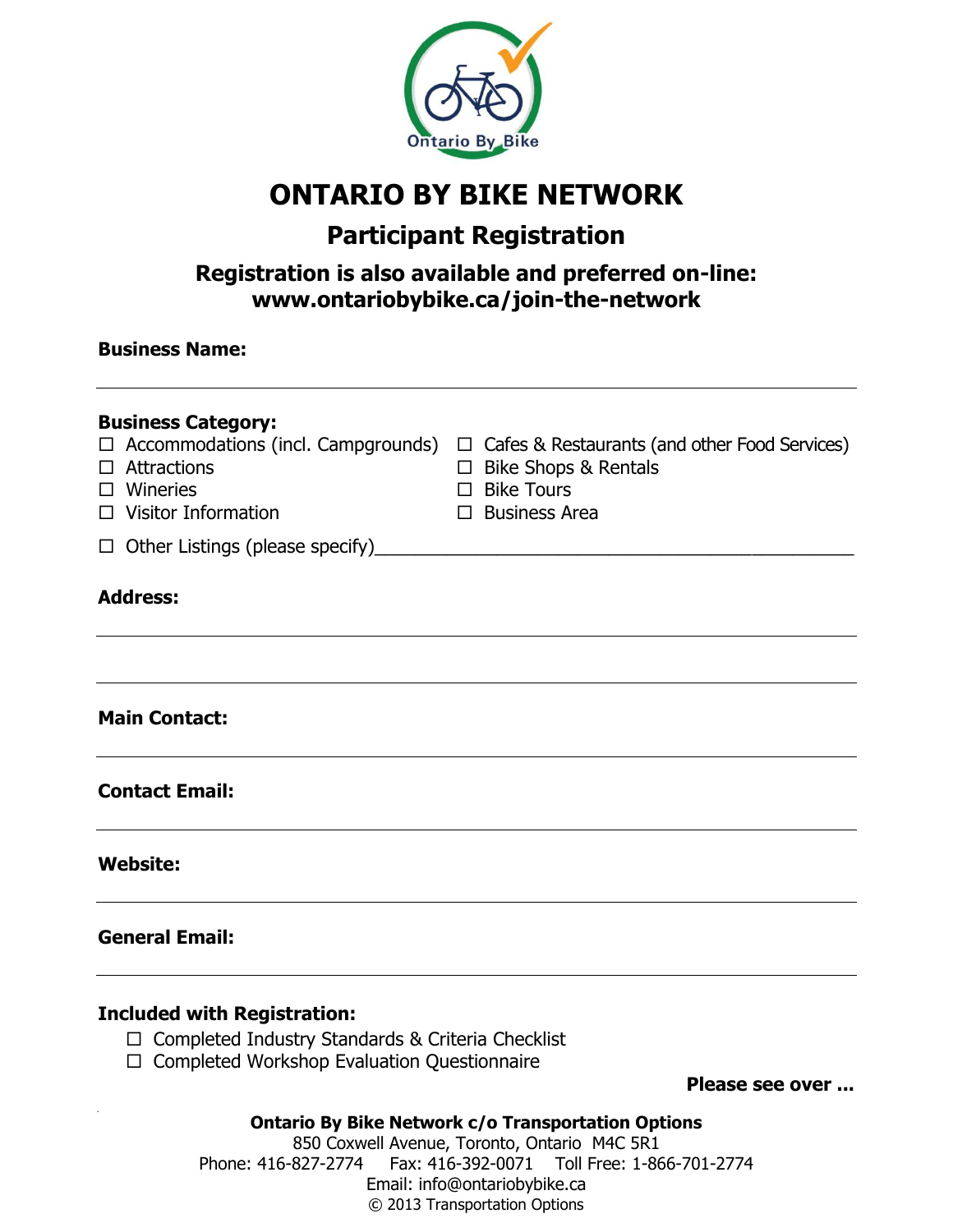|  |  | <b>Description of Business (for website listing)</b> |  |
|--|--|------------------------------------------------------|--|
|--|--|------------------------------------------------------|--|

**If you would like your logo included on-line, please email it to:** infor@ontariobybike.ca

### **Registration is also available on-line: www.ontariobybike.ca/join-the-network**

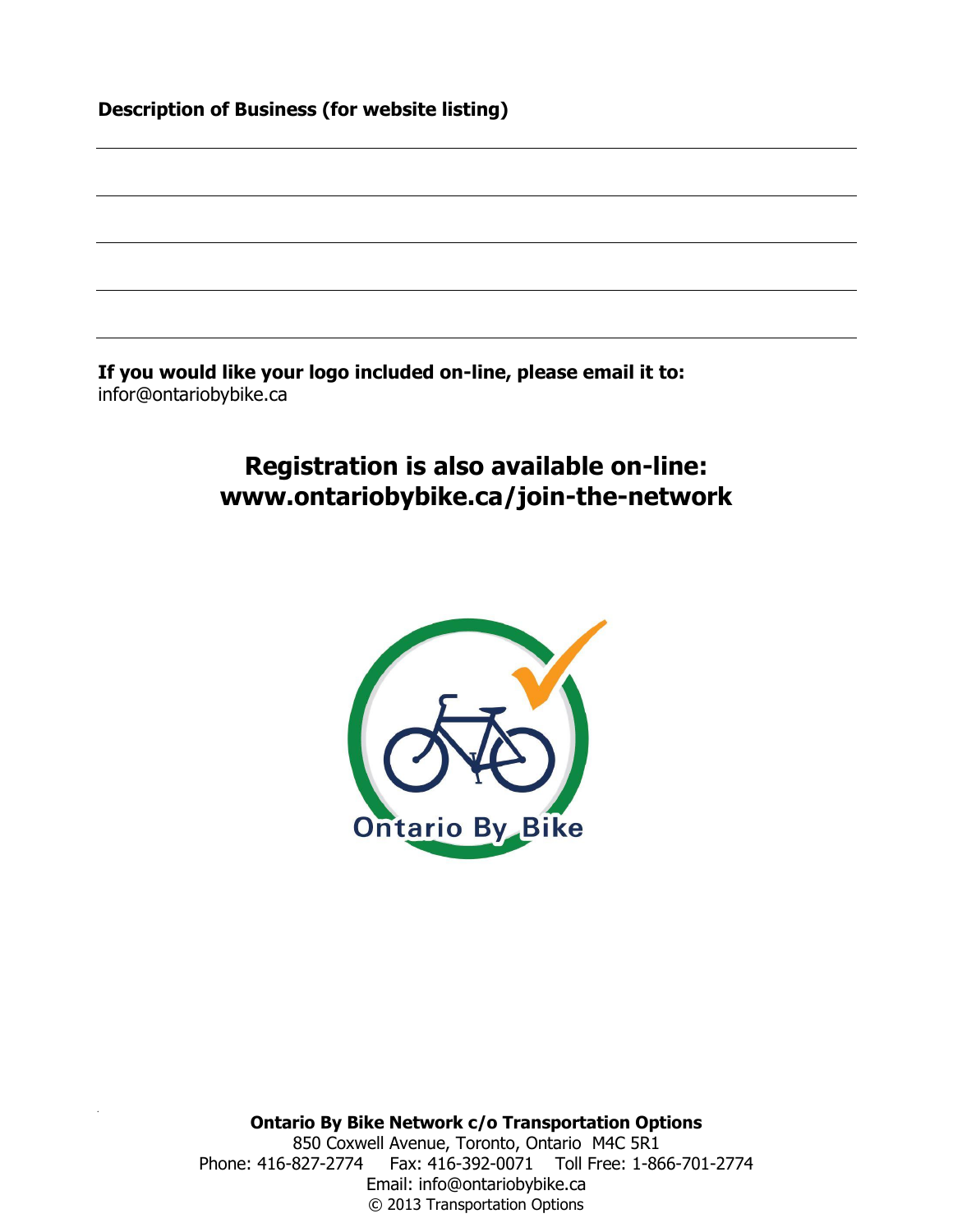Complete the certification criteria checklist that applies to your business category. In order to qualify as an Ontario By Bike Network participant, you must verify that your location meets the obligatory/minimum requirements when you submit your registration either online or at a workshop.

# **Certification Criteria for Accommodations**

**(Hotels, B&B's, motels, cottage rentals and other private accommodation locations)**

### **Obligatory/Minimum Requirements**

- Covered and secure bike **storage area**
- **Cycling information**, including any published cycling route maps (if there are no cycling maps for the area, access to Internet-connected computer)
- □ **Staff able to direct cyclists to information** on cycling routes in immediate area, local bike shops and hours, bicycle rental and tour operators, weather reports
- □ Basic bicycle **repair toolset** (see in Participants Tool Kit, Appendix A; or on-line in Network Participant-Only Resources)
- □ Healthy, local **food and beverage** options, if served on-site
- Assistance with Ontario By Bike **Network evaluation** whenever possible, including informing the Network of the number of room nights sold to cycle tourists, and inviting cyclists to review the accommodation
- □ All **frontline staff informed** of participation in Ontario By Bike Network, and above services and amenities
- $\Box$  And any **additional requirements** as may be established through consultation



**For suggested additional services, see following page …**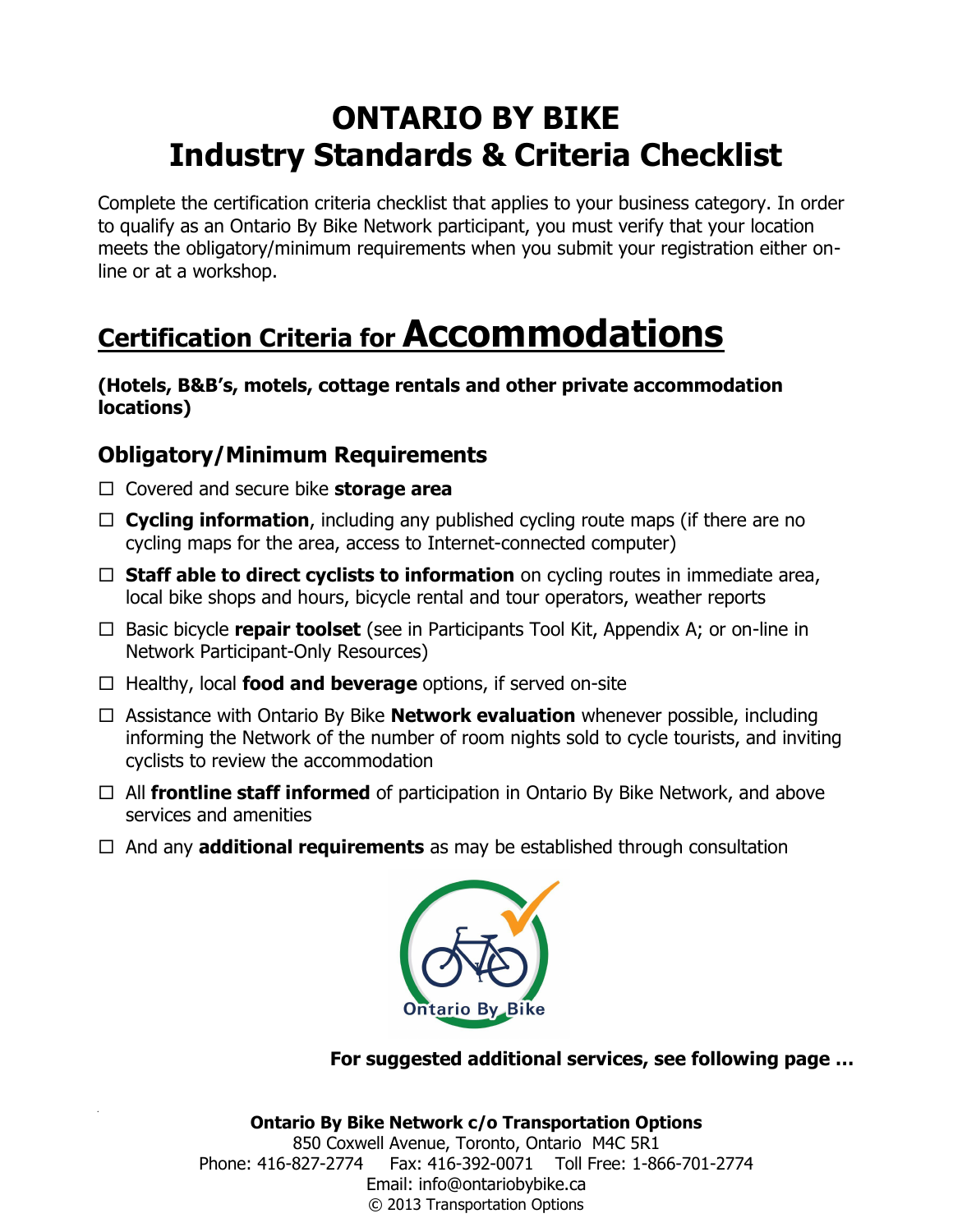### **Suggested Additional Services**

- **Luggage transfer** option and assistance, for a reasonable charge
- $\Box$  Secure **daytime bike lock-up** area, such as bicycle stands or posts for bike parking in most visible location possible
- **Single-night stays** permitted
- $\Box$  **Laundry** facilities
- Access to a Wi-Fi network or an **Internet-connected computer** (or directions to an Internet café or public access computers) to enable cyclists to obtain updated/current information on weather forecasts, local bike routes and other services
- □ **Booking service** for the next night's stay with an Ontario By Bike Network participant
- **Guest transportation**, if necessary
- $\Box$  Long-term **motor vehicle parking** option for cyclists on a multi-day bike trip
- If more than 3 km from closest **food and beverage** service, informing cyclists and/or providing alternative food option
- **Take-away/bagged lunch** option or directions to nearby location to purchase
- □ Basic **spare parts** for bicycles, if location is more than 3 km from bike shop
- □ Outdoor space and hose for **bike cleaning**
- Use of **environmentally responsible** practices and products
- Display of Ontario By Bike **Network decal**
- **Discounts**, special packages or promo codes for cyclists
- □ **Bilingual** staff or information materials
- **First aid kit** at check-in area
- **Early checkout** option and/or breakfast option (if served on-site)
- Accessibility to and knowledge of nearest **public transportation node**
- $\Box$  Posted **weather conditions**, or phone number made available
- **Bicycle rental** packages or complimentary bicycle service for guests
- **Service Excellence** staff training (OTEC)

#### **Ontario By Bike Network c/o Transportation Options**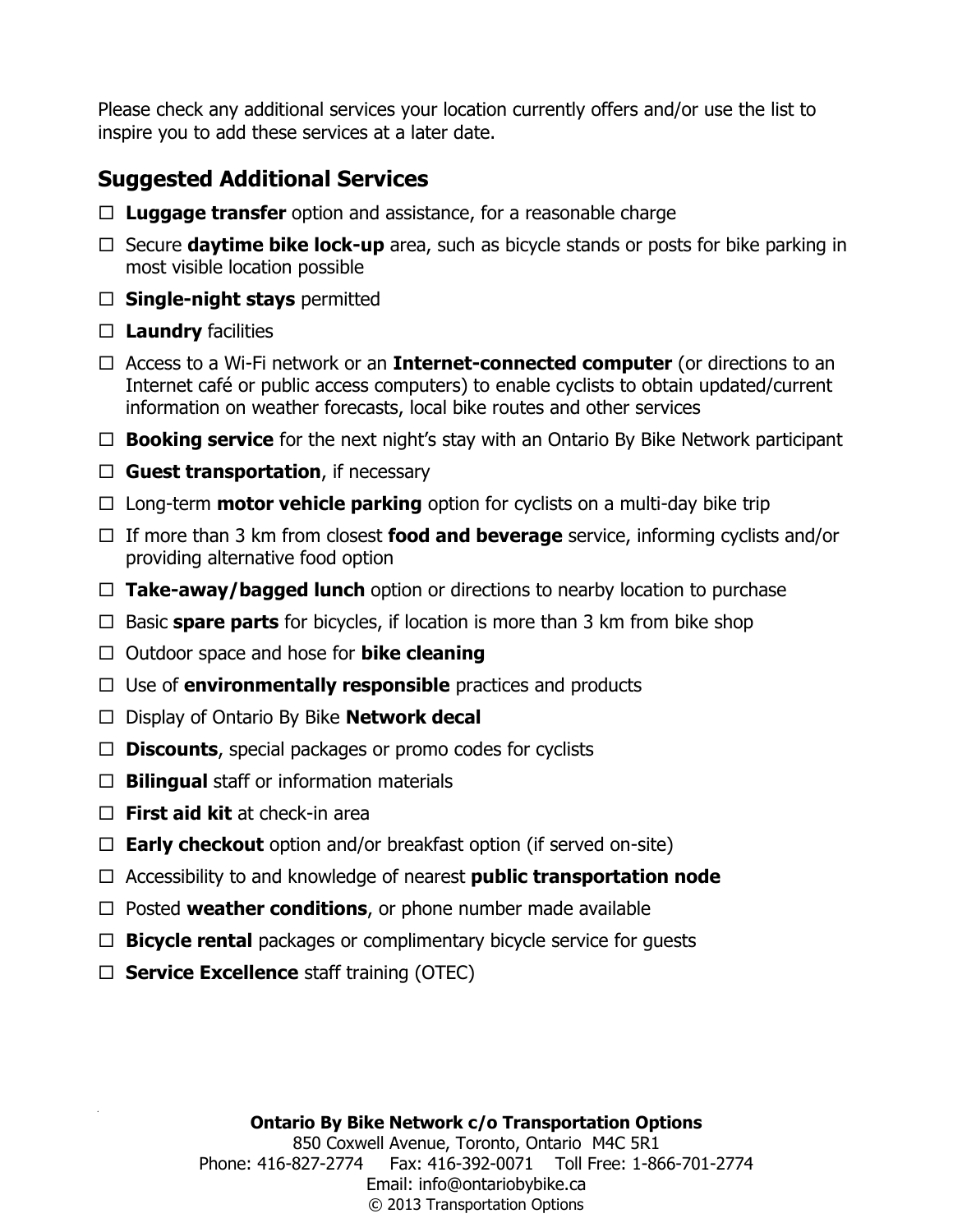Complete the certification criteria checklist that applies to your business category. In order to qualify as an Ontario By Bike Network participant, you must verify that your location meets the obligatory/minimum requirements when you submit your registration either online or at a workshop.

# **Certification Criteria for Campgrounds**

### **Obligatory/Minimum Requirements**

- □ **Separate zone** for guests with tents, preferably a grassed area that is flat and smooth
- Covered and secure bike **storage area**
- **Cycling information**, including any published cycling route maps (if there are no cycling maps for the area, access to Internet-connected computer)
- □ **Staff able to direct cyclists to information** on cycling routes in immediate area, local bike shops and hours, bicycle rental and tour operators, weather reports
- □ Basic bicycle **repair toolset** (see in Participants Tool Kit, Appendix A; or on-line in Network Participant-Only Resources)
- □ Healthy, local **food and beverage** options, if served on-site
- Assistance with Ontario By Bike **Network evaluation** whenever possible, including informing the Network of the number of nights stayed by cycle tourists, and inviting cyclists to review the campground accommodation
- All **frontline staff** informed of participation in Ontario By Bike Network, and above services and amenities
- And any **additional requirements** as may be established through consultation



**For suggested additional services, see following page …**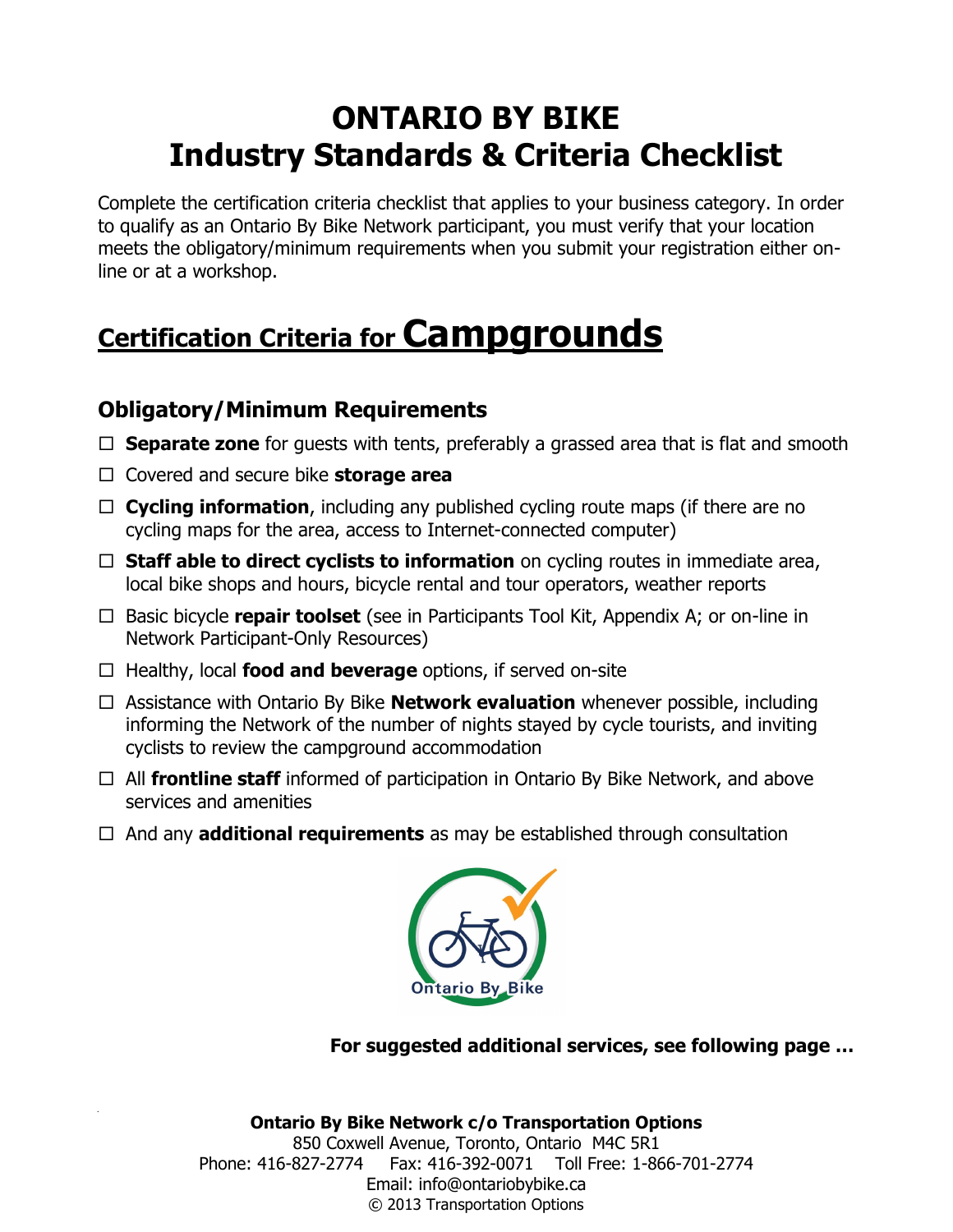### **Suggested Additional Services**

- **Covered picnic area** near tents
- □ Adoption of an **"always room" policy** for self-supported cycle tourists only (i.e., such a policy would not include tourists who are travelling by motor vehicle and are carrying bikes)
- **Waiving of restrictions** on the maximum number of tents or maximum number of unrelated people per campsite
- **Cooking** facilities
- □ **Shower** facilities
- □ On-site **shopping** for basic provisions
- $\Box$  **Renting** of tents, trailers, or cabins
- **Luggage transfer** option and assistance, for a reasonable charge
- $\Box$  Secure **daytime bike lock-up** area, such as bicycle stands or posts for bike parking in most visible location possible
- **Laundry** facilities
- Access to a Wi-Fi network or an **Internet-connected computer** (or directions to an Internet café or public access computers) to enable cyclists to obtain updated/current information on weather forecasts, local bike routes and other services
- **Booking service** for the next night's stay with an Ontario By Bike Network participant
- **Take-away/bagged lunch** option or directions to nearby location to purchase
- $\Box$  Basic **spare parts** for bicycles, if location is more than 3 km from bike shop
- Outdoor space and hose for **bike cleaning**
- $\Box$  Use of **environmentally responsible** practices and products
- Display of Ontario By Bike **Network decal**
- **Discounts**, special packages or promo codes for cyclists
- $\Box$  **Bilingual** staff or information materials
- **First aid kit** at check-in area
- $\Box$  **Early checkout** option and/or breakfast option (if served on-site)
- Accessibility to and knowledge of nearest **public transportation node**
- $\Box$  Posted **weather conditions**, or phone number available

#### **Ontario By Bike Network c/o Transportation Options**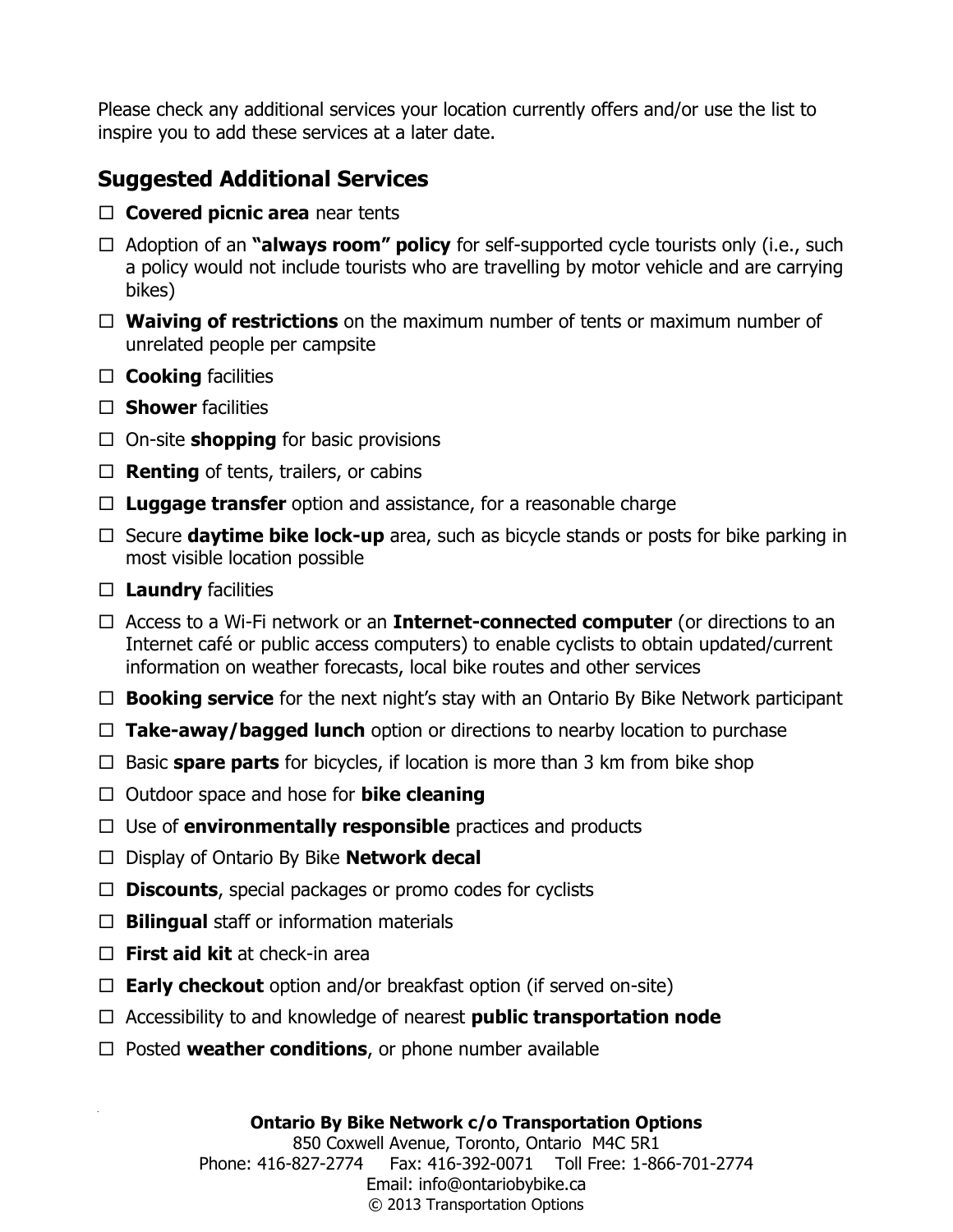Complete the certification criteria checklist that applies to your business category. In order to qualify as an Ontario By Bike Network participant, you must verify that your location meets the obligatory/minimum requirements when you submit your registration either online or at a workshop.

# **Certification Criteria for Food Services**

**(Restaurants, cafes, food shops and stops that may be used by cycle tourists)**

### **Obligatory/Minimum Requirements**

- $\Box$  **Healthy food** options on menu
- Inclusion of **local foods and specialities**, whenever possible
- $\Box$  Secure **daytime bike lock-up** area in most visible location possible preferably bicycle stands or posts for bike parking – or provisions for cyclists to bring bikes onto property (e.g., patio)
- □ **Cycling information** for region, if available, including any published cycling route maps
- Assistance with Ontario By Bike **Network evaluation** whenever possible, including informing the Network of the number of cycle tourists visiting the location, and inviting cyclists to review the location
- All **frontline staff informed** of participation in Ontario By Bike Network, and above services and amenities
- $\Box$  And any **additional requirements** as may be established through consultation



**For suggested additional services, see following page …**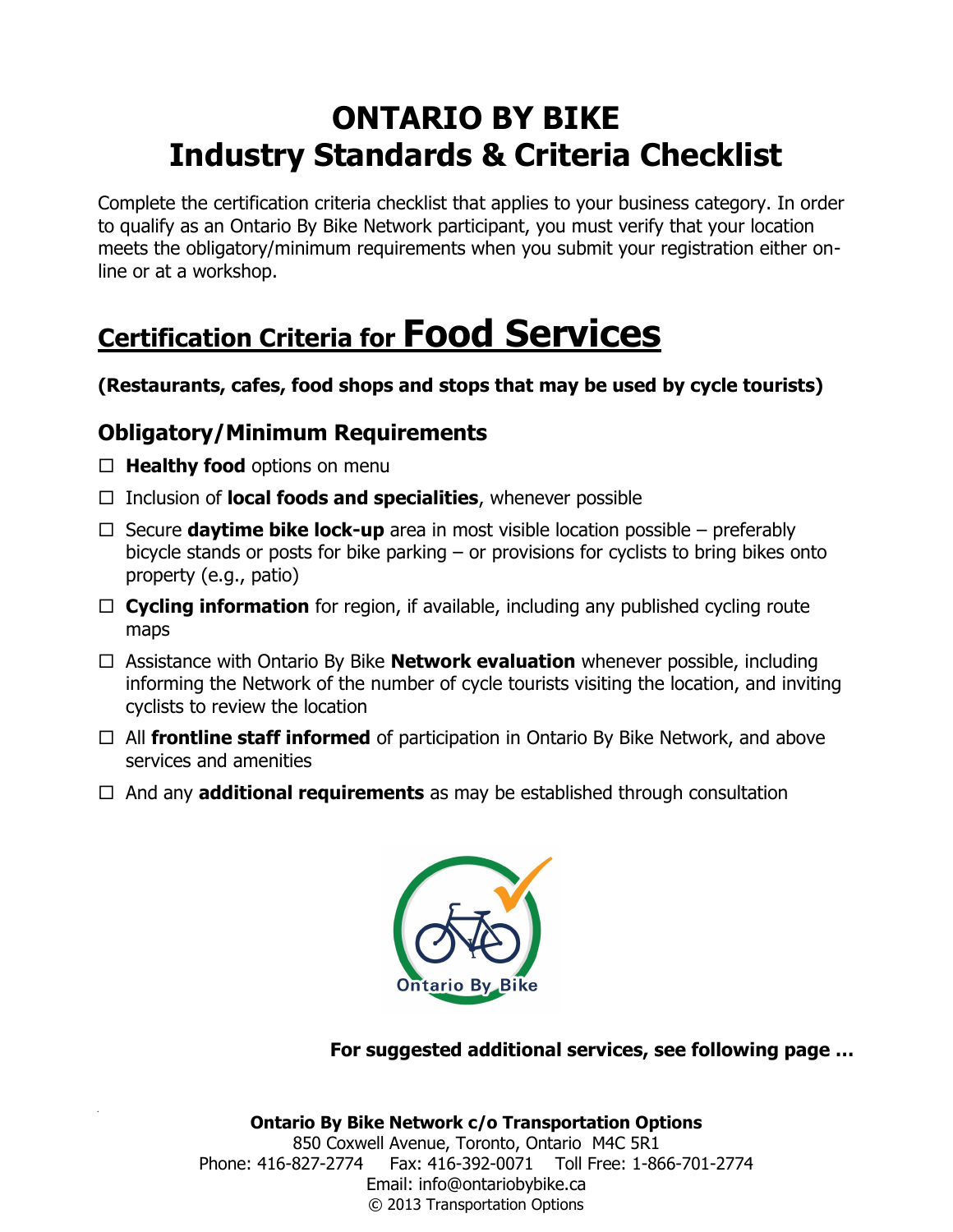### **Suggested Additional Services**

- **Take-away/bagged lunch** option
- **All-day opening** policy
- **Casual dress** allowed
- Additional cycling information, including **staff able to direct cyclists to information** on cycling routes in immediate area, local bike shops and hours, bicycle rental and tour operators, weather reports
- □ Basic bicycle **repair toolset** (see in Participants Tool Kit, Appendix A; or on-line in Network Participant-Only Resources)
- □ Use of **environmentally responsible** practices and products
- Display of Ontario By Bike **Network decal**
- **Discounts**, special packages or promo codes for cyclists
- $\Box$  **Bilingual** menu and/or staff
- Accessibility to and knowledge of nearest **public transportation node**
- **First aid kit** readily available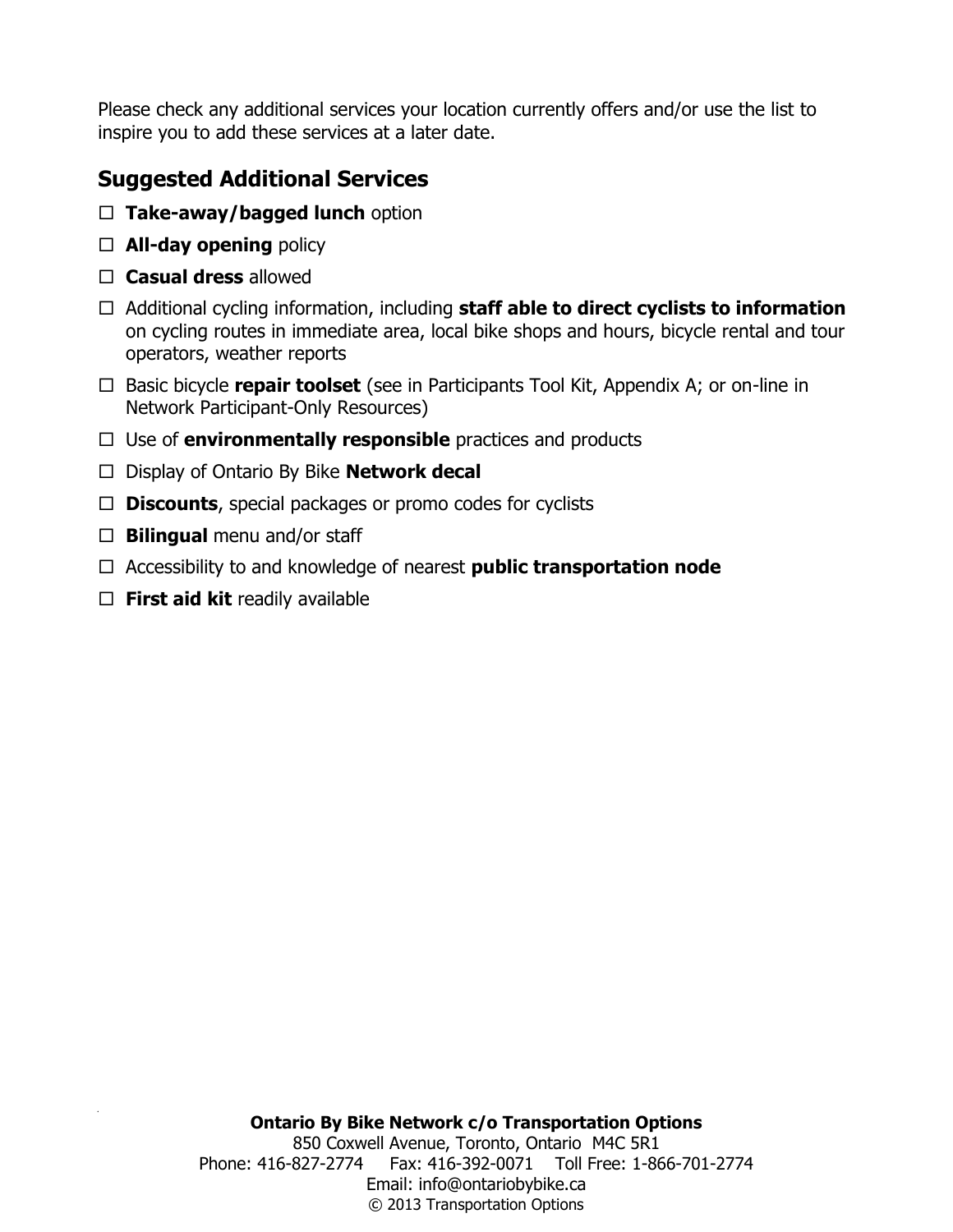Complete the certification criteria checklist that applies to your business category. In order to qualify as an Ontario By Bike Network participant, you must verify that your location meets the obligatory/minimum requirements when you submit your registration either online or at a workshop.

# **Certification Criteria for Tourist Attractions**

**(Museums, natural and heritage sites, visitor information centres, wineries and other destination attractions that may be of interest to cycle tourists)**

### **Obligatory/Minimum Requirements**

- $\Box$  Secure **daytime bike lock-up** area, such as bicycle stands or posts for bike parking in most visible location possible
- Access to **washrooms, rest area (preferably covered) and water** (either from a water fountain or by purchase from a concession stand)
- □ **Cycling information** for region, if available, including any published cycling route maps
- □ Healthy, local **food and beverage** options, if served on-site
- Assistance with Ontario By Bike **Network evaluation** whenever possible, including informing the Network of the number of cycle tourists visiting the location, and inviting cyclists to review the location
- □ All **frontline staff informed** of participation in Ontario By Bike Network, and above services and amenities
- And any **additional requirements** as may be established through consultation



**For suggested additional services, see following page …**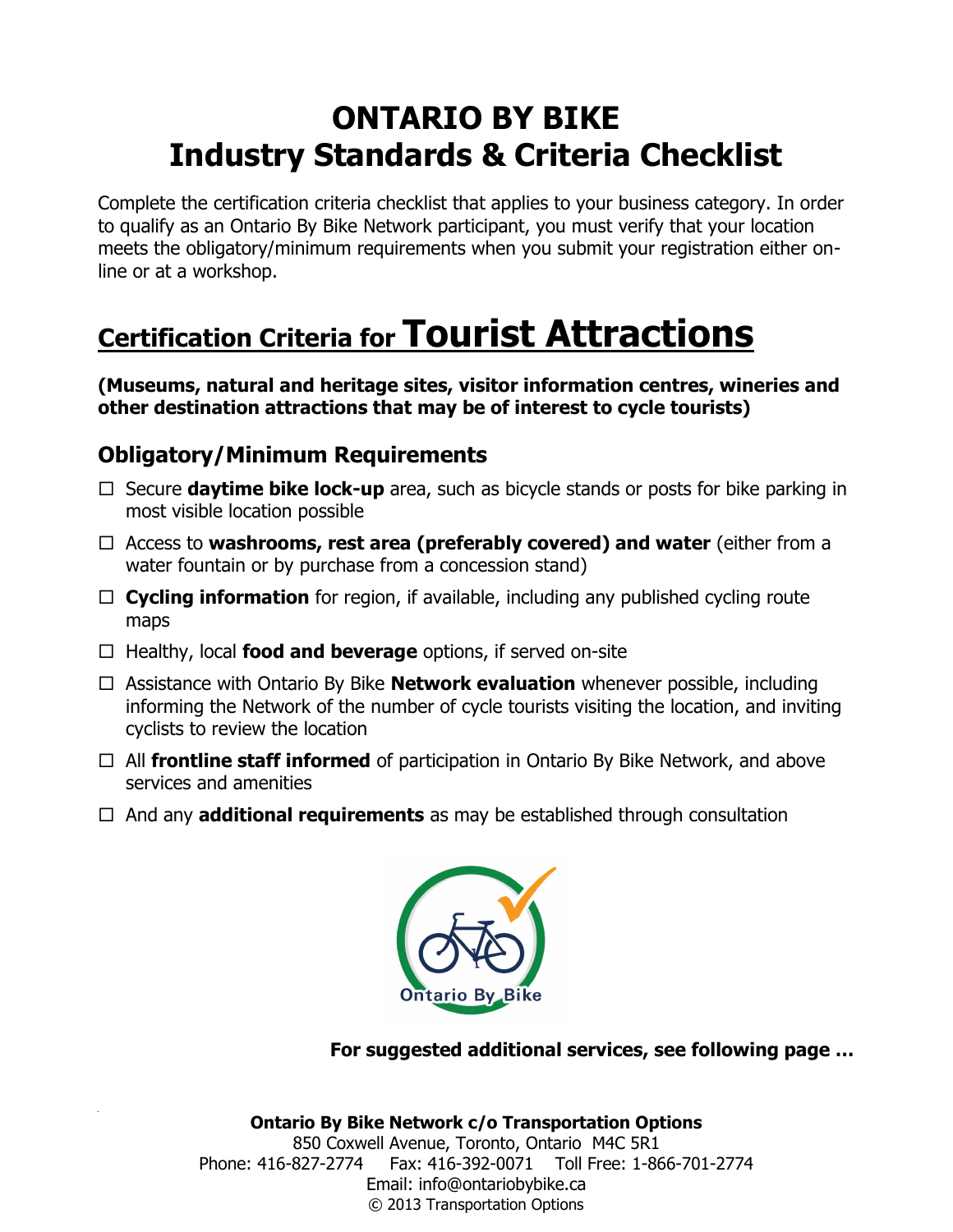### **Suggested Additional Services**

- Additional cycling information, including **staff able to direct cyclists to information** on cycling routes in immediate area, local bike shops and hours, bicycle rental and tour operators, weather reports
- □ Basic bicycle **repair toolset** (see in Participants Tool Kit, Appendix A; or on-line in Network Participant-Only Resources)
- Use of **environmentally responsible** practices and products
- Display of Ontario By Bike **Network decal**
- **Discounts**, special packages or promo codes for cyclists
- **Bilingual** staff or information materials
- Accessibility to and knowledge of nearest **public transportation node**
- **First aid kit** readily available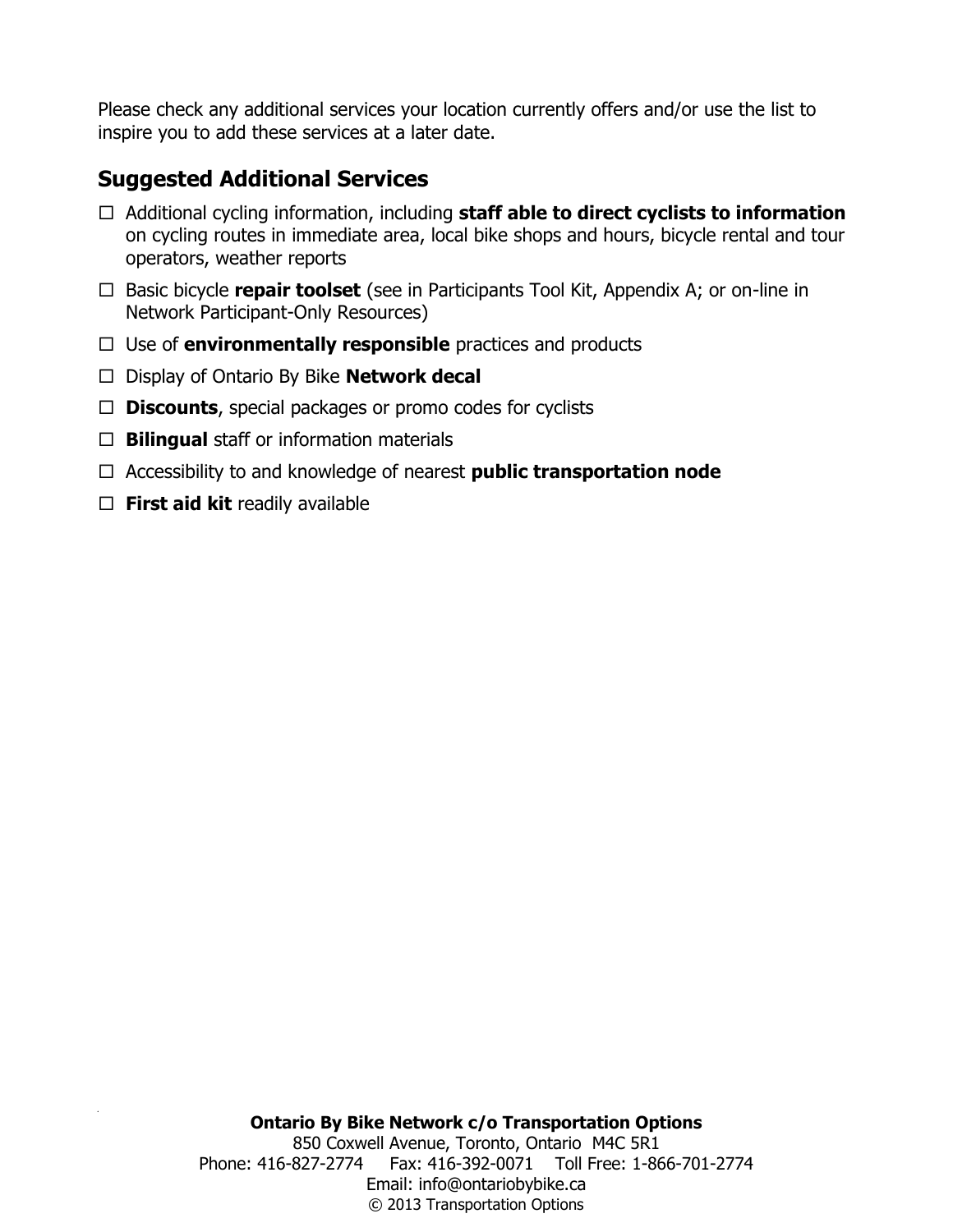Complete the certification criteria checklist that applies to your business district. In order to qualify as an Ontario By Bike Network participant, you must verify that your location meets the obligatory/minimum requirements when you submit your registration either on-line or at a workshop.

### **Certification Criteria for Business Areas**

### **Obligatory/Minimum Requirements**

- **Bicycle-Friendly Business Areas (BFBA)** must submit the registration for the designation through a Business Improvement Area, Chamber of Commerce or similar association.
- At **least five (5) applicable businesses** participating and certified as bicycle friendly locations, including one of each category – accommodations, food services, attractions. Note: A certified bicycle-friendly accommodation business located no further than a 3km distance away for proposed business area.
- $\Box$  Ample **bike parking** available within proposed business area.
- $\Box$  Allocation of (at least) one storefront location designated and clearly promoted as a **Bike Welcome Centre**, equipped with a bike repair station (see appendix) and up to date local cycling information and maps.
- □ Cycling infrastructure and/or **signed route** in and out of proposed business area.
- □ **Dedicated webpage** indicating the BFBA designation, listing certified bicycle-friendly business locations.
- Participating locations display Ontario By Bike **Network Decal** in visible locations.
- BFBA must be located within a **region supporting the Ontario By Bike Network**.
- $\Box$  Bicycle-Friendly Business Area champion(s) to outreach and promote Ontario By Bike Network to member businesses through distribution of the **Business Outreach Kit**.
- When hosting community events, additional **bike parking or bike valet service** is made available. Cycling promoted as an option to get to and from local events.
- Assistance with Ontario By Bike **Network evaluation**, including an annual Business Perception Survey of both participating and non-participating businesses.
- All **association staff informed** of participation in the Ontario By Bike Network, the Bicycle-Friendly Business Area designation and above services and amenities



#### **For suggested additional services, see following page …**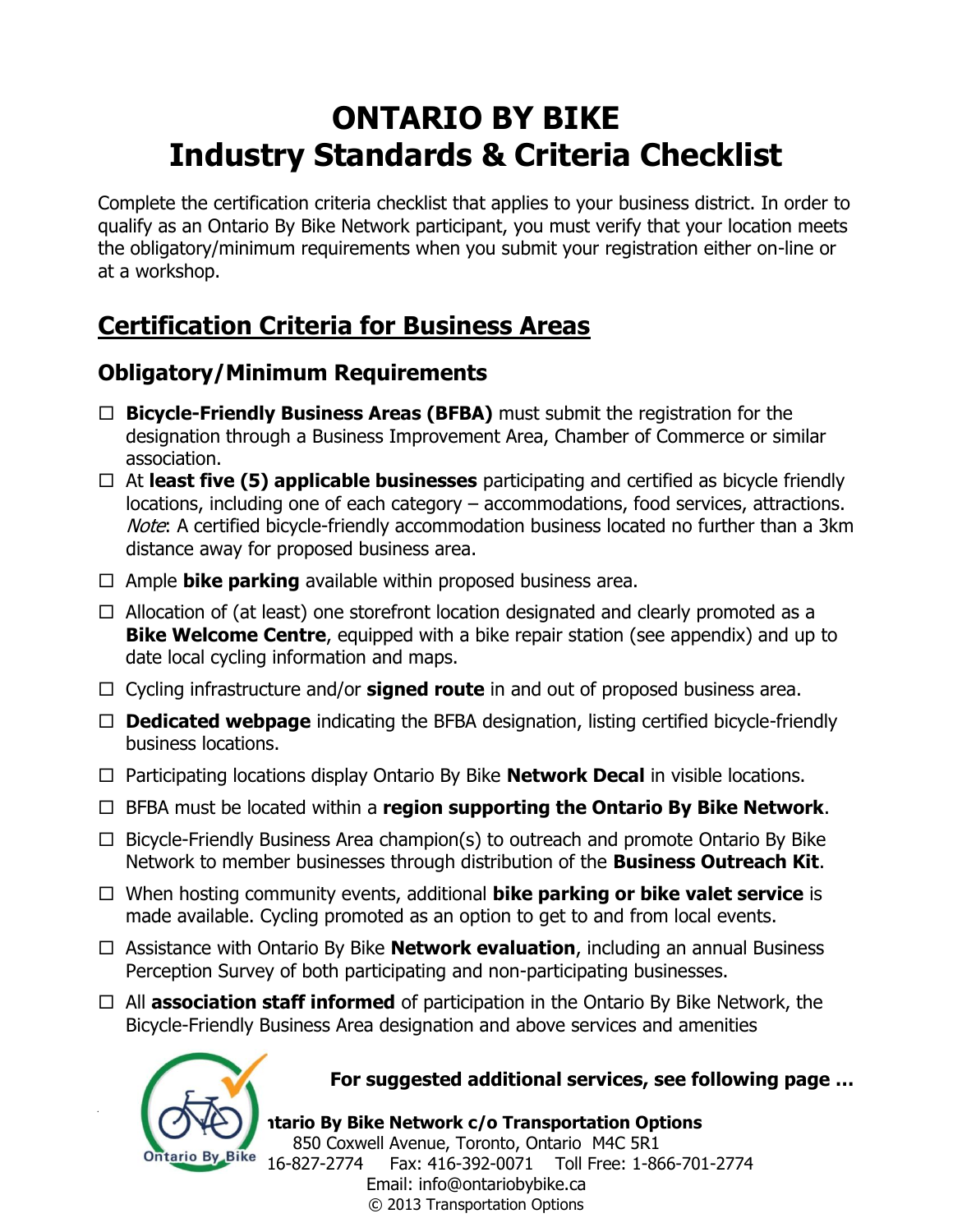### **Suggested Additional Services**

- Establishment of **leadership team** (BIA staff, business owners, community members, etc) to meet periodically to evaluate efforts and share lessons learned.
- $\Box$  Bike Welcome Centre equipped with **First aid kit** and readily available.
- Access to **public washrooms** (where possible), rest area (preferably covered) **and water** (either from a water fountain or by purchase from a concession stand)
- □ Promotion of **bike parking locations**.
- Provision of larger bike parking options, including **bike corrals**.
- Creation and promotion of **discount programs** for cyclists.
- □ **Bike share station** or bike rental location within proposed business area.
- □ Customer **deliveries made by bike** where possible.
- □ **Shared bikes** available for business operators and staff to sign out for local area deliveries and errands.
- **Installation of signs** showing bicycle-friendly status and welcoming cyclists to Bicycle-Friendly Business Area
- Creation of an **integrated marketing campaign** that highlights the Bicycle-Friendly Business Area designation and participation in the Ontario By Bike Network.
- Upon receipt of designation, promote participation with **media release** and outreach to media outlets working to maximize public relation opportunities. Bike-themed launch event may be considered.
- Where applicable **participation in other complementary programs** promoting cycling, safety, health and education, as well as programs that promote cycling activities for residents. (E.g. Share the Road, CAN Bike, etc).
- **Working with municipality** to promote and provide improved bicycle infrastructure and parking.